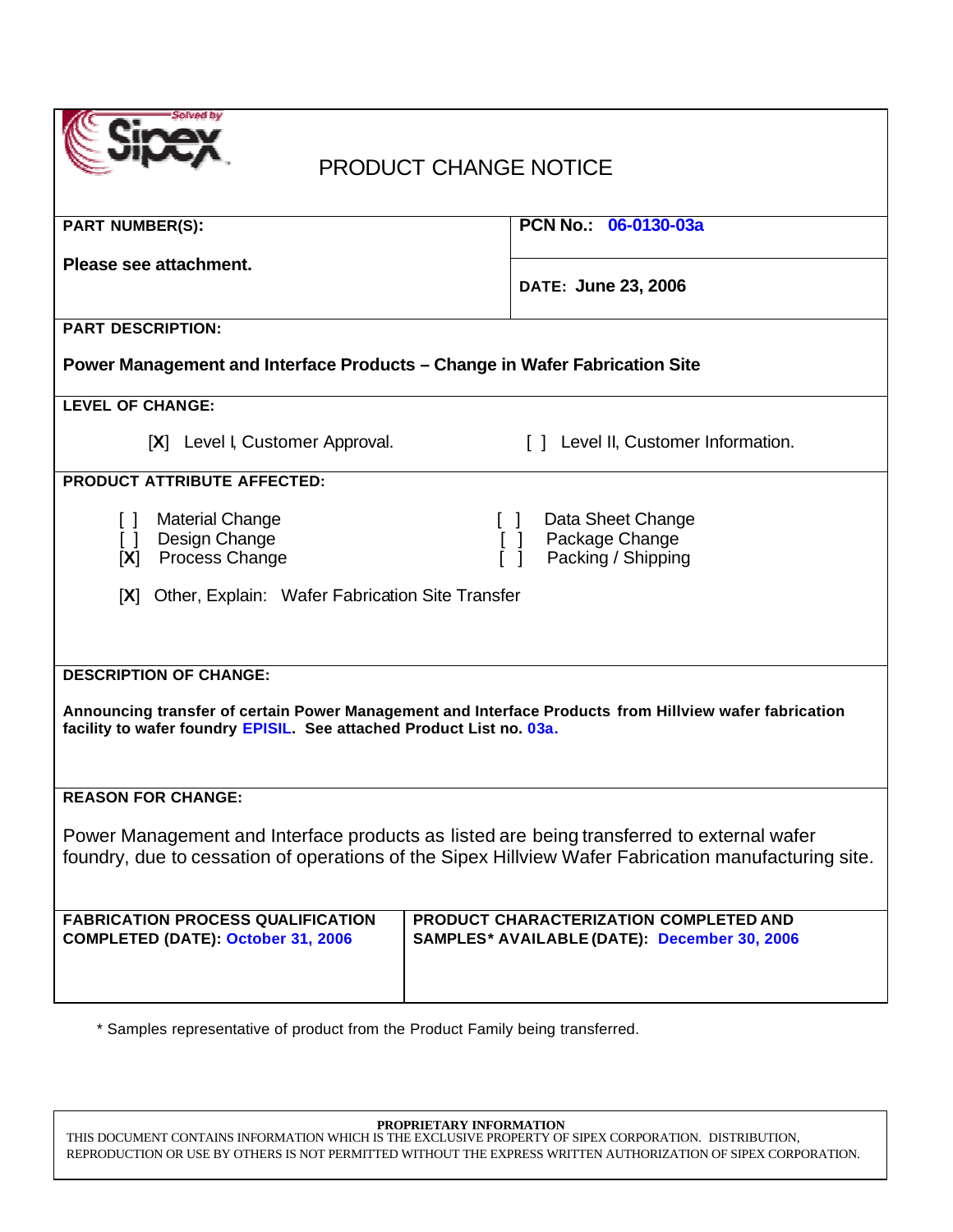

## PRODUCT CHANGE NOTICE

**EARLIEST DATE OF PRODUCTION SHIPMENTS: December 30, 2006**

**EFFECTIVITY CHANGE DATE OR DATE CODE: Work week associated with earliest production shipment.**

**[ ] STANDARD DISTRIBUTION [ X ] CUSTOM DISTRIBUTION** 

**PERSON TO CONTACT WITH QUESTIONS:**

Fred Claussen

VP Quality Assurance and Reliability Sipex Corporation Phone Number: 408-935-7644 FAX NUMBER: 408-935-7678

#### **PROPRIETARY INFORMATION**

THIS DOCUMENT CONTAINS INFORMATION WHICH IS THE EXCLUSIVE PROPERTY OF SIPEX CORPORATION. DISTRIBUTION, REPRODUCTION OR USE BY OTHERS IS NOT PERMITTED WITHOUT THE EXPRESS WRITTEN AUTHORIZATION OF SIPEX CORPORATION.